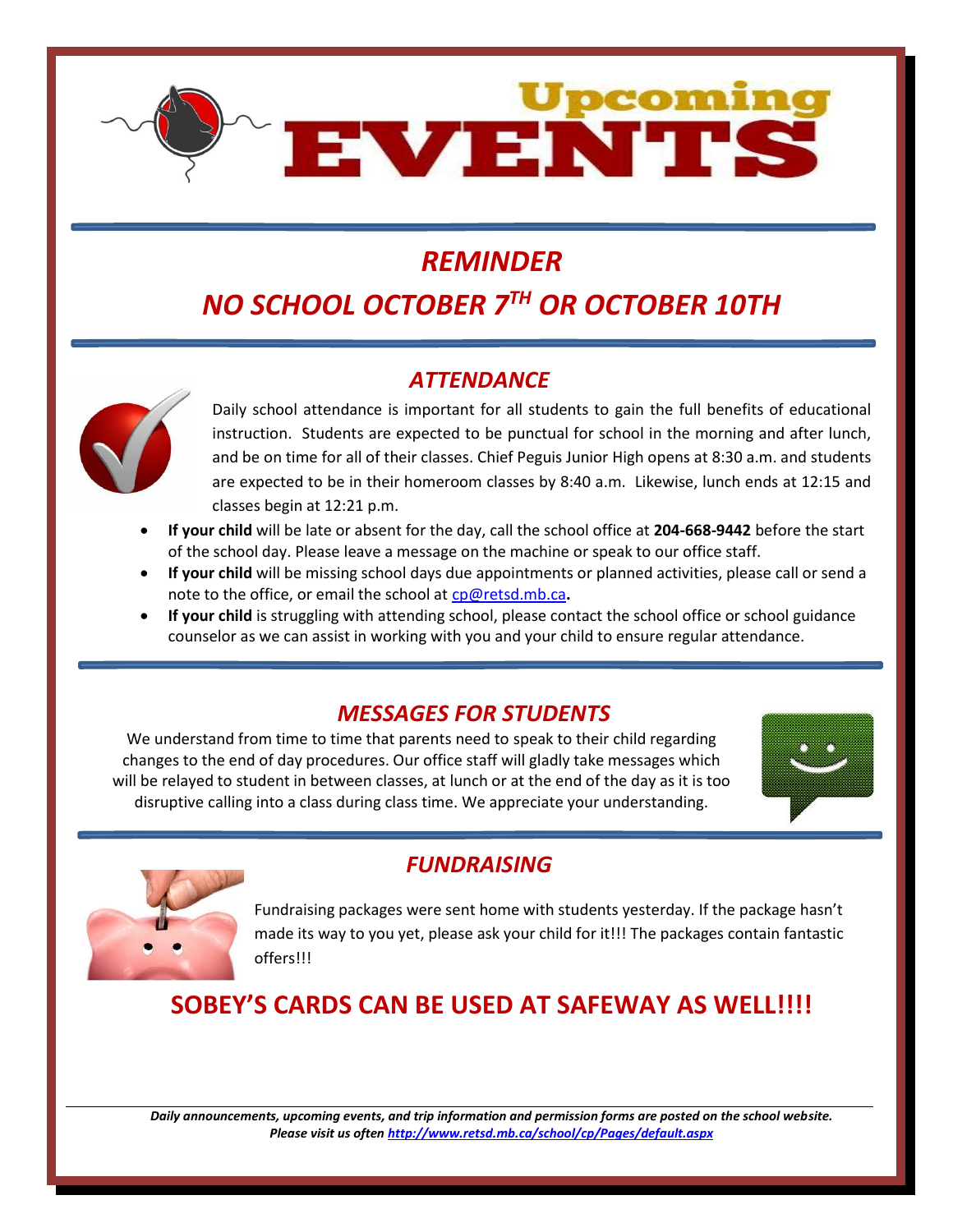

## *HEALTHY BREAKFAST & LUNCH PROGRAM*

**IN THE WOLVES DEN**

**BREAKFAST FROM 8:15-8:55am**

**LUNCH FROM 11:30-11:45am**

#### **THIS PROGRAM IS OPEN DAILY TO ALL STUDENTS**

There is **NO FEE** to participate however the *program is intended for students in need of nutritious meals.* Return the bottom portion of this note in order for your child to join us for the Breakfast and Lunch program.

\_\_\_\_\_\_ Yes, I give my child permission to use the Chief Peguis Junior High Breakfast and Lunch program

Adult's Name & Signature

Child(rens) Name and Homeroom:

Home Phone number: E Mail Address:

**\*\*\*\*\*This completed form can be handed into the school office as soon as possible\*\*\*\*\***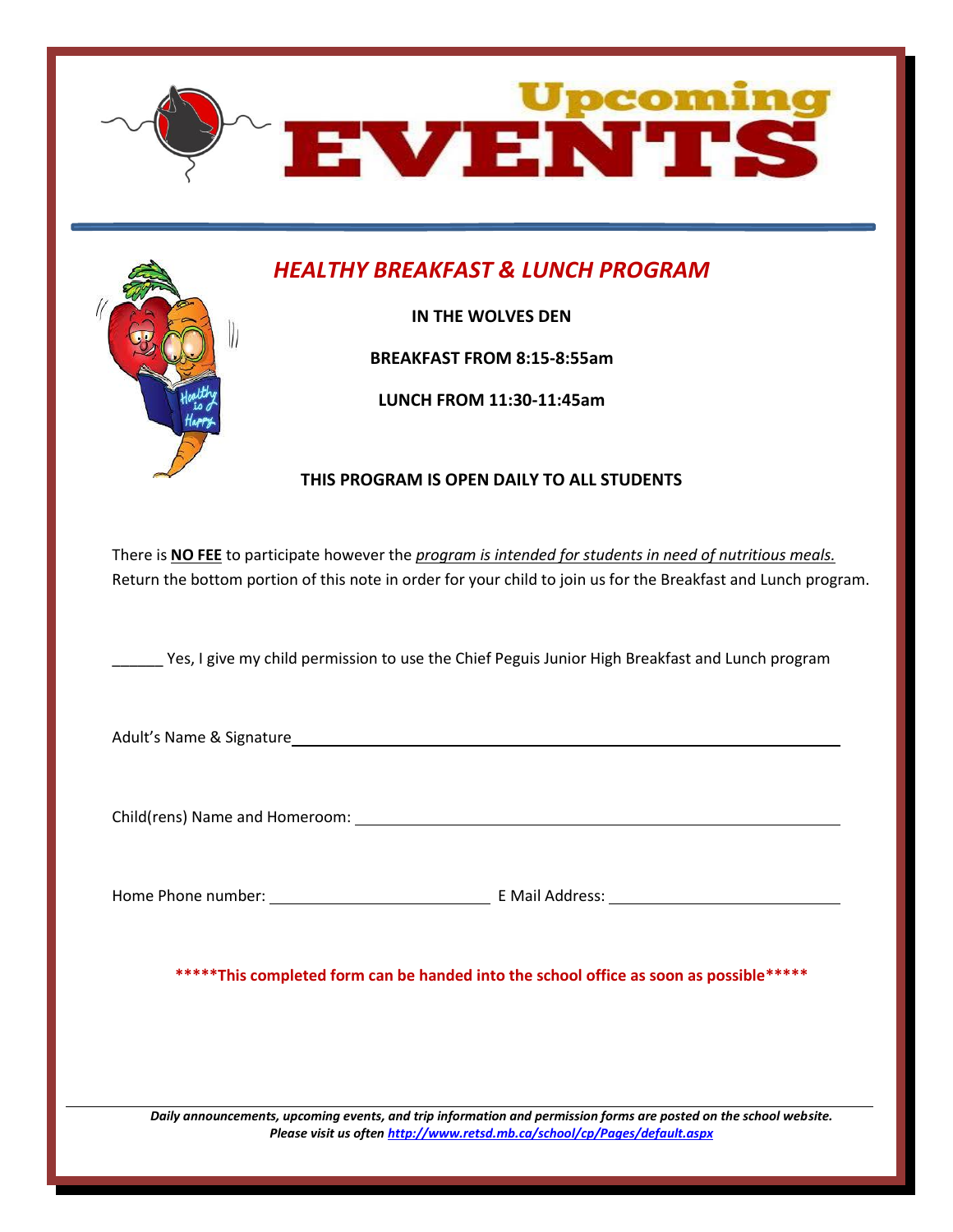

### **SOCIAL MEDIA INFORMATION EVENING FOR PARENTS & GUARDIANS**

River East Transcona School Division is hosting a Social Media Information Evening for Parents & Guardians of students in middle and senior years. This free event will be held on October 25<sup>th</sup> from 7 – 8:30pm at Kildonan East Collegiate and will feature speakers from the Canadian Centre for Child Protection and the Winnipeg Police Service.

### *COMMUNITY AUTUMN FEAST*

Celebrating "Aboriginal Academic Achievement" in the River East Transcona School Division. Wednesday, October 12<sup>th</sup> 11:30 a.m. to 1:00 p.m. Springfield Heights Elementary School – 505 Sharron Bay

## *PAC/CPMAA MEETINGS*

Monday, October 17 Monday, November 21 Monday, January 16 Monday, February 13 Monday, March 13 Monday, April 10 Monday, May 15

*New participants are welcome to attend!*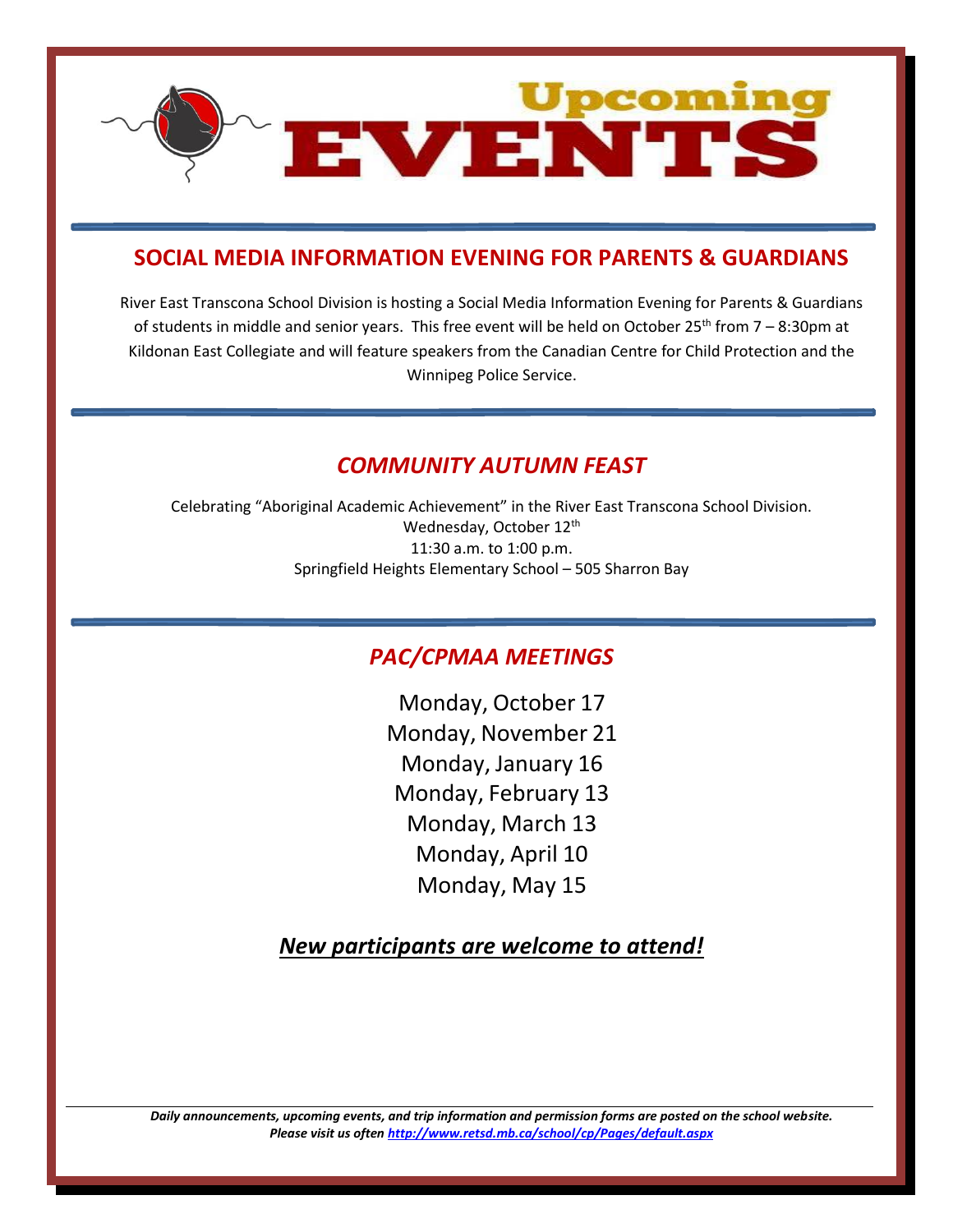

#### **Indigenous Programming Offered by The City of Winnipeg**

Check out all the great **FREE** programs celebrating Indigenous culture!

**North Centennial Recreation & Leisure Facility 90 Sinclair St. Learn to Make Bannock**

Ages  $12+$ Thursdays, September 15–October 20 5–7 pm Registration required

#### **St. James Civic Centre**

**2055 Ness Ave. Medicine Pouch Making** 

Ages  $12+$ Wednesday, November 23 5:30–7:30 pm Registration required

#### **St. John's Leisure Centre 601 Aikins St. Moccasin Making**

Ages  $12+$ Tuesdays, October 4–December 6 6–8 pm Registration required

#### **Mom & Tot**

Tuesdays, September 13–November 29 6–8 pm Drop in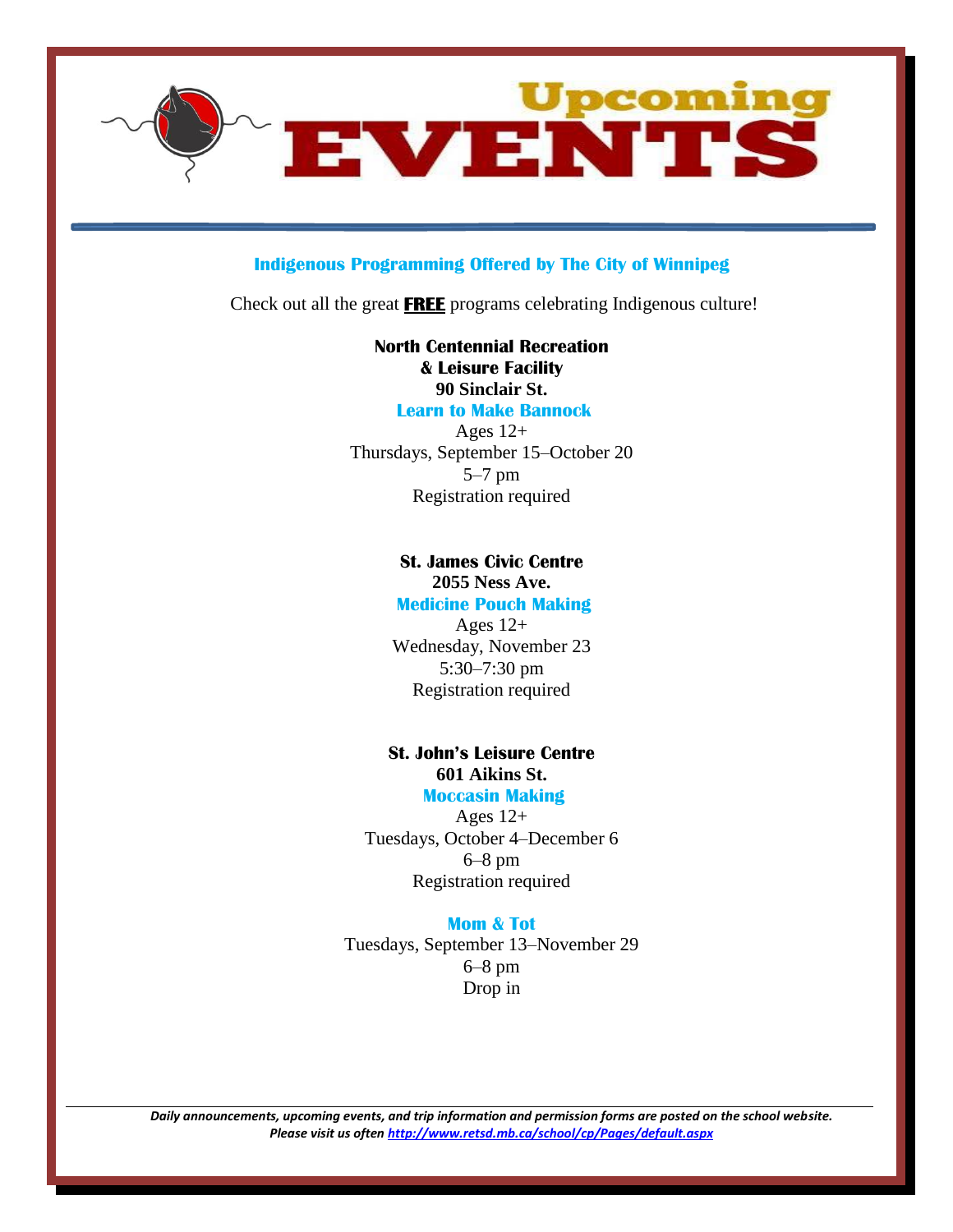

#### **Hoop Dancing**

Ages 18 & under Saturdays, September 17–December 10 6–8 pm Registration Required

## **Weston Community Centre**

**1625 Logan Ave.**

**Medicine Pouch Making** 

Ages  $12+$ Wednesday, October 19 5:30–7:30 pm Registration required

#### **Baby Moccasins**

Ages  $12+$ Saturday, November 26 10 am–3 pm Registration required

For more information or to register call 311.